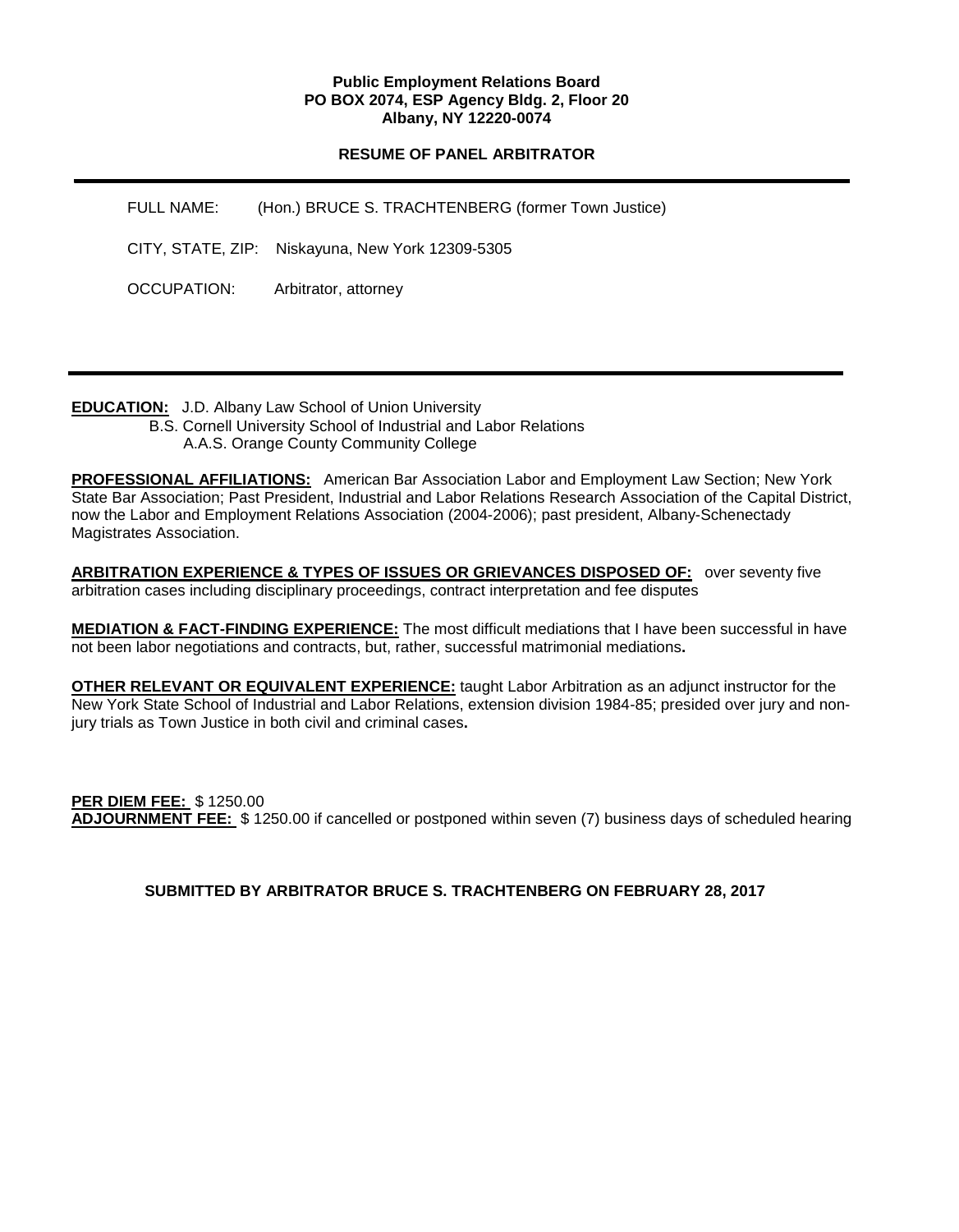#### **Public Employment Relations Board PO BOX 2074, ESP Agency Bldg. 2, Floor 20 Albany, NY 12220-0074**

## **BILLING DISCLOSURE STATEMENT**

## ARBITRATOR'S NAME: **BRUCE S. TRACHTENBERG**

The following is a description of my fees and expenses:

A) HEARING TIME.

(1) My per diem is \$ 1250.00 for each day or any part thereof spent hearing a case.

(2) If a hearing day exceeds 8 hours, I charge:

□a second full per diem XX a prorated per diem

□no additional charge □other (describe) :

(3) Additional comments:

B) STUDY TIME.

(1) I charge \$ 1250.00 for each day spent in preparation of the opinion and award.

(2) This charge XX will  $\Box$  will not be prorated for partial days devoted to such preparation.

(3) Additional comments:

#### C) TRAVEL TIME AND EXPENSES.

(1) When travel time plus hearing time exceeds 10 hours in a calendar day:

 $\Box$  Not applicable (no additional charge)

**□XX** I charge as follows (describe): pro-rata per diem for travel time

(2) I charge for actual, travel-related expenses incurred in connection with the case  $xx \Box YES \Box NO$ .

Where appropriate, a mileage charge for auto travel will be billed at:

 $xx \Box$  Prevailing IRS rate  $\Box$  Other (describe):

(3) When the scheduled hearing day(s) requires an overnight stay:

xx□There is no charge, other than for lodging and subsistence.

□I charge as follows (describe):

(4) Additional Comments: